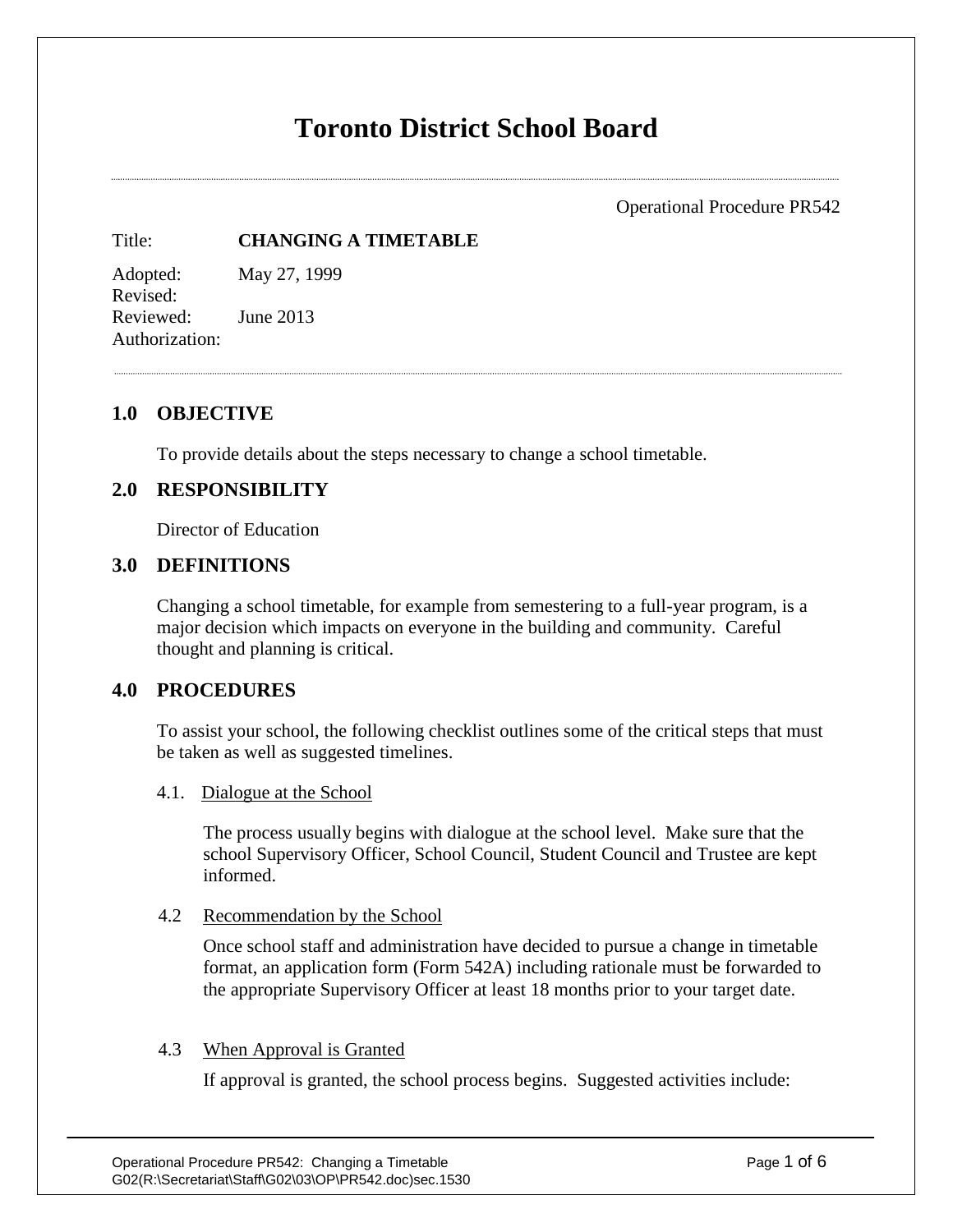- Consider the timetable structure of schools in your immediate area and possible impact.
- Establish an in-school committee to guide the process.
- The Committee's prime functions include:
	- investigating possible models;
	- locating and visiting schools that have the type of timetable that your school is interested in adopting;
	- arranging for information sessions with stakeholders;
	- considering financial implications of the proposed change such as the need for additional textbooks
	- considering the impact on Special Education and other special needs programs.
- Invite staff from schools that have the type of timetable you are investigating to come and speak to your teachers about advantages and disadvantages as they see it. You may decide to have more than one of these panel discussions. To assist with the organization, see page 3. Appendix A, for Advantages and Disadvantages of Configurations.
- Surveys can be helpful in assessing the level of support for your initiatives. Target groups include:
	- department heads/leaders of organizational units;
	- staff;
	- students; and
	- parents/community.
- The investigating committee needs to share information about various models with staff on a regular basis to allow for ongoing feedback.
- Your School Council, Supervisory Officer and Trustee must be kept abreast of proceedings throughout.
- Using a process appropriate for your school and community, arrive at a recommended schedule/timetable.

# **5.0 APPENDICES**

Appendix A: Advantages and Disadvantages of Configurations

# **6.0 REFERENCE DOCUMENTS**

Form 542A: Application to Investigate a Change to School Structure/Timetable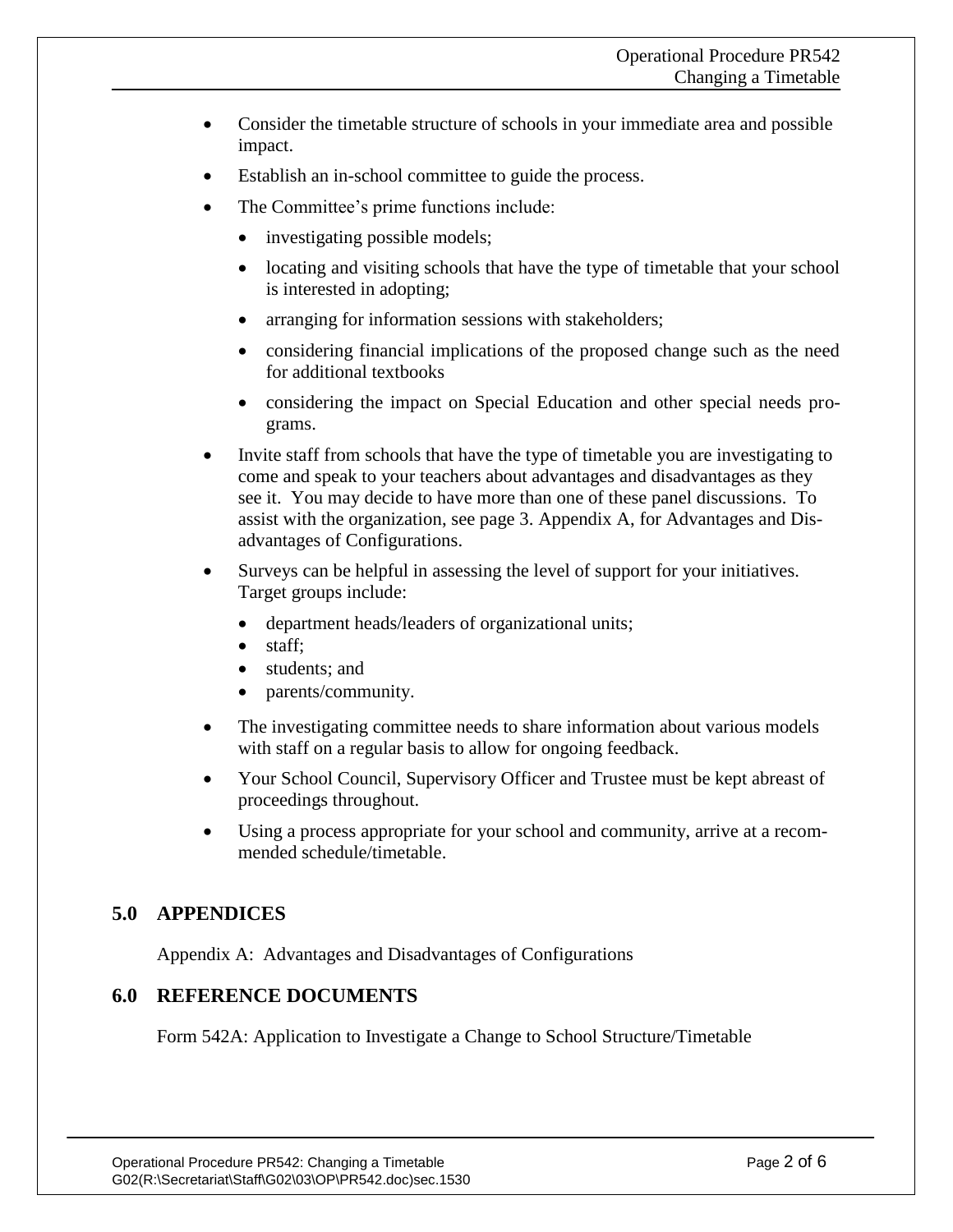#### APPENDIX A

# **ADVANTAGES AND DISADVANTAGES OF CONFIGURATIONS**

There are many factors that determine the best choice of schedule for a secondary school. Both a semestered format, and a non-semestered, full-year format have advantages and disadvantages. A full-year format requires further decisions with respect to length of period and number of days per cycle. The chart below suggests some of the factors that should be considered when determining the schedule for a secondary school, or if considering a change in scheduling format.

| <b>OPPORTUNITIES of FULL-YEAR SCHEDULE</b> |                                                                    |           | <b>CONSIDERATIONS of FULL-YEAR SCHEDULE</b>                                  |
|--------------------------------------------|--------------------------------------------------------------------|-----------|------------------------------------------------------------------------------|
| PROGRAM:                                   |                                                                    |           | PROGRAM:                                                                     |
|                                            |                                                                    |           |                                                                              |
| ٠                                          | If 40 minute periods: shorter time frame appropriate to student    |           | Students carry a full load of 8 courses at once                              |
|                                            | attention span, especially for junior students                     |           | No opportunity for "fresh start" during the year for students unsuccessful   |
| $\bullet$                                  | If 75 minute periods: every other day format allows reasonable     |           | in a course                                                                  |
|                                            | time for homework assignments and reading                          |           | Double sets of resources required, as all students are studying every course |
| $\bullet$                                  | More time over full year to develop learning skills of students,   |           | at once, not half the students each semester                                 |
|                                            | and to encourage and track improvement                             |           | Students unsuccessful in a subject have greater challenge "catching up"      |
| $\bullet$                                  | No gaps longer than summer between courses, so greater conti-      |           | without waiting a full year                                                  |
|                                            | nuity in program                                                   |           | More difficult to schedule Co-op placements on an every-other-day for-       |
|                                            | Concurrent study of complementary courses more likely in an 8      |           | mat, or for mornings or afternoons only                                      |
|                                            | subject schedule (i.e. math and physics, tech courses, etc.)       | $\bullet$ | Co-op Ed students may miss significant events in the workplace if they fall  |
| $\bullet$                                  | Students missing consecutive days for illness or co-curricular     |           | on an "in school" day                                                        |
|                                            | involvement don't miss the same courses every day                  |           | students wishing to graduate early and work to raise money for col-          |
| $\bullet$                                  | Students involved in co-curricular activities (sports, band, etc.) |           | lege/university cannot do so                                                 |
|                                            | maintain tie to curriculum through the year/season; easier to re-  |           | no mid-year admissions to university/college possible                        |
|                                            | cruit and monitor students and maintain contact when they are      |           |                                                                              |
|                                            | in the course as well as the team/group                            |           |                                                                              |
| $\bullet$                                  | Students involved in after-school activities do not miss the       |           |                                                                              |
|                                            | same class every day if early dismissal is necessary               |           |                                                                              |
| $\bullet$                                  | Morning assemblies do not shorten and/or pre-empt the same         |           |                                                                              |
|                                            | class every time                                                   |           |                                                                              |
| $\bullet$                                  | Slower pace of courses allows students more time to absorb         |           |                                                                              |
|                                            | materials and seek extra help as required                          |           |                                                                              |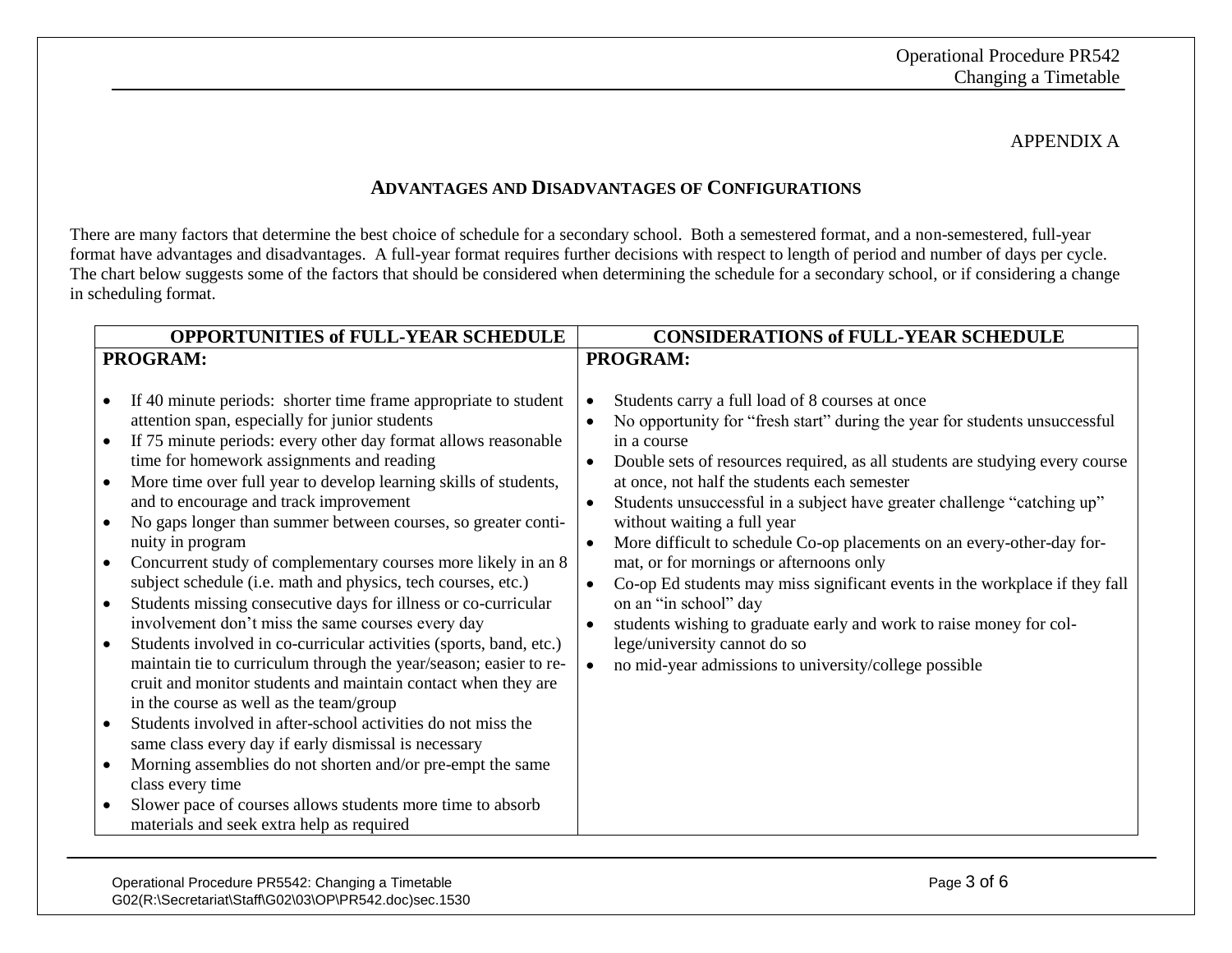| <b>OPPORTUNITIES of FULL-YEAR SCHEDULE</b>                                                                                                                                                                                                                                                                                                                                                                                                                                                                                                                                                                                                                                                                                                                                                                                                                                                                                                                                                              | <b>CONSIDERATIONS of FULL-YEAR SCHEDULE</b>                                                                                                                                                                                                                                                                                                                                                                                                                                                                                                   |
|---------------------------------------------------------------------------------------------------------------------------------------------------------------------------------------------------------------------------------------------------------------------------------------------------------------------------------------------------------------------------------------------------------------------------------------------------------------------------------------------------------------------------------------------------------------------------------------------------------------------------------------------------------------------------------------------------------------------------------------------------------------------------------------------------------------------------------------------------------------------------------------------------------------------------------------------------------------------------------------------------------|-----------------------------------------------------------------------------------------------------------------------------------------------------------------------------------------------------------------------------------------------------------------------------------------------------------------------------------------------------------------------------------------------------------------------------------------------------------------------------------------------------------------------------------------------|
| Testing in each subject occurs less often<br>Resource/Communication classes scheduled all year<br>Co-op Ed students see a whole year picture of work in their<br>placement, gain a better overall perspective, better familiarity<br>Some employers prefer every other day; not enough work for a<br>student who has to be there all day, every day<br><b>STAFF:</b>                                                                                                                                                                                                                                                                                                                                                                                                                                                                                                                                                                                                                                    | <b>STAFF:</b>                                                                                                                                                                                                                                                                                                                                                                                                                                                                                                                                 |
| workload distributed evenly over full year<br>preparation and assigned time can be equitably balanced more<br>easily<br>slower pace of program deliver<br>every other day schedule also allows teachers greater time for<br>marking and lesson planning between class contacts<br>greater chance to access resources, activities, and/or events<br>$\bullet$<br>available on a seasonal basis<br>every other day part-time assignment possible<br>$\bullet$<br>coaches, conductors, and advisors do not miss the same class<br>$\bullet$<br>always if early dismissals are required or morning assemblies<br>scheduled<br>teachers may be part time Co-op Ed and part time regular<br>schedule, and stay in touch with daily operations of school<br>longer time to get to know students, develop mentoring rela-<br>$\bullet$<br>tionships, monitor students' personal growth<br>less disruption to instruction due to absenteeism over consecu-<br>tive days, since same classes not missed every day | eight sets of students to get to know and for whom to maintain records;<br>$\bullet$<br>more names to learn and remember<br>limited part-time assignment schedules possible depending on schedule<br>$\bullet$<br>possibility of more lesson preps at any one time<br>$\bullet$<br>larger number of students means more parents with whom to maintain con-<br>$\bullet$<br>tact<br>twice as many parents to see on Parents' Nights<br>$\bullet$<br>twice as many report cards requiring preparation of comments, attendance,<br>and mark data |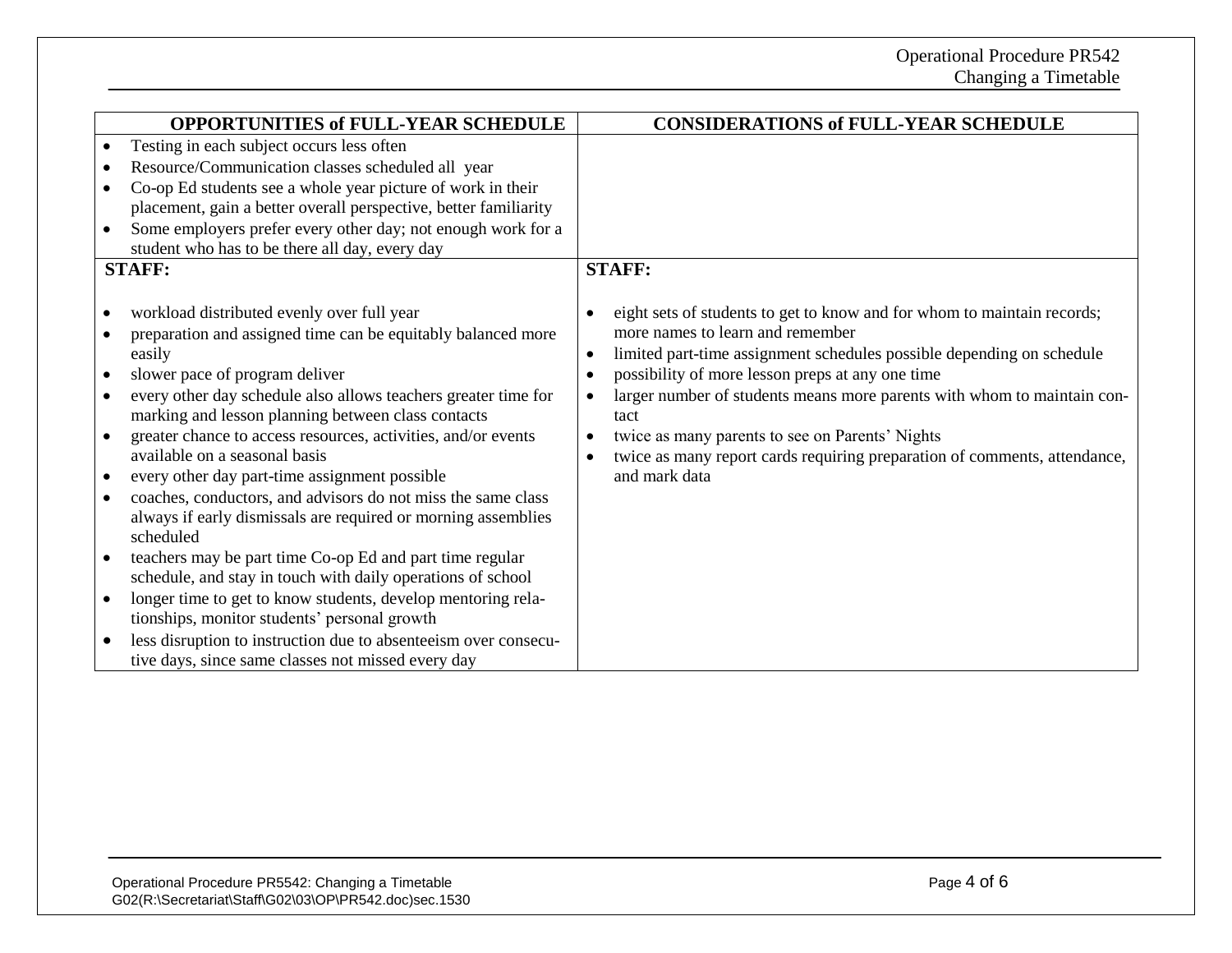| <b>OPPORTUNITIES of FULL-YEAR SCHEDULE</b>                                                                                                                                                                                                                                                                                                                                                                                                                                                        | <b>CONSIDERATIONS of FULL-YEAR SCHEDULE</b>                                                                                                                                                                                                                                                                                                                                                                                           |
|---------------------------------------------------------------------------------------------------------------------------------------------------------------------------------------------------------------------------------------------------------------------------------------------------------------------------------------------------------------------------------------------------------------------------------------------------------------------------------------------------|---------------------------------------------------------------------------------------------------------------------------------------------------------------------------------------------------------------------------------------------------------------------------------------------------------------------------------------------------------------------------------------------------------------------------------------|
| <b>ORGANIZATION:</b>                                                                                                                                                                                                                                                                                                                                                                                                                                                                              | <b>ORGANIZATION:</b>                                                                                                                                                                                                                                                                                                                                                                                                                  |
| one school opening and registration period<br>one intake period, so student body develops better rapport<br>one set of promotion and scholarship meetings<br>one school closing, one "year end" report<br>fewer reporting periods for most formats<br>more slots for classes that are "time of day sensitive"<br>only one homeform throughout the full year<br>students stay in the same class groupings all year, which is use-<br>ful for in-service sessions by Guidance and other departments | timetable sometimes confusing for students and staff, especially with mul-<br>ti-day tumbling formats<br>homeform organization more difficult if tied to a specific class, which<br>tumbles with the schedule<br>students stay in same class groupings all year, so "problem" combinations<br>of students more difficult to resolve<br>timetable "loading" of students in multi-section courses (Co-op, tech, etc.)<br>more difficult |

| <b>OPPORTUNITIES of SEMESTERED SCHEDULE</b>                                                                                                                                                                                                                                                                                                                                                                                                                                                                                                                                                                                                                                                                                                                                                                                                                                                   | <b>CONSIDERATIONS of SEMESTERED SCHEDULE</b>                                                                                                                                                                                                                                                                                                                                                                                                                                                                                                                                                                                                                                                                                                                                                                                                                                                                                                                                     |
|-----------------------------------------------------------------------------------------------------------------------------------------------------------------------------------------------------------------------------------------------------------------------------------------------------------------------------------------------------------------------------------------------------------------------------------------------------------------------------------------------------------------------------------------------------------------------------------------------------------------------------------------------------------------------------------------------------------------------------------------------------------------------------------------------------------------------------------------------------------------------------------------------|----------------------------------------------------------------------------------------------------------------------------------------------------------------------------------------------------------------------------------------------------------------------------------------------------------------------------------------------------------------------------------------------------------------------------------------------------------------------------------------------------------------------------------------------------------------------------------------------------------------------------------------------------------------------------------------------------------------------------------------------------------------------------------------------------------------------------------------------------------------------------------------------------------------------------------------------------------------------------------|
| <b>PROGRAM:</b>                                                                                                                                                                                                                                                                                                                                                                                                                                                                                                                                                                                                                                                                                                                                                                                                                                                                               |                                                                                                                                                                                                                                                                                                                                                                                                                                                                                                                                                                                                                                                                                                                                                                                                                                                                                                                                                                                  |
| only 4 courses are studied at a time, allowing for greater con-<br>$\bullet$<br>centration in each subject for students and staff<br>students unsuccessful in a course can repeat, or select an alter-<br>native in the second semester<br>half year time frame allows students to recognize success in<br>$\bullet$<br>shorter periods of time<br>students can re-enter school mid-year after a gap in schooling<br>$\bullet$<br>students deal with only four teachers at a time, and respond to<br>$\bullet$<br>only four styles of teaching; greater opportunity to develop rap-<br>port<br>common lunch allows for co-curricular activities, remediation,<br>$\bullet$<br>peer mentoring, and special events to be scheduled inside the<br>school day<br>easier to schedule Co-op Ed placements for students "out" for<br>one semester at a time; less confusing for student and employer | only long periods, making a greater challenge for teachers to find ways to<br>$\bullet$<br>motivate students and maintain focus<br>students studying a subject semester one may have a gap of one or two<br>semesters before studying that subject again. Students require greater re-<br>view time at the start of each new semester. Especially problematic in<br>languages, music, and other practiced skills based courses<br>concentrated amount of time with only a few teachers; potential personali-<br>$\bullet$<br>ty conflicts can be a problem<br>students missing consecutive days due to illness can miss a great deal of<br>work<br>weak students may find the pace too rapid; very little time for remediation<br>or extra help available<br>Resource/Communication periods may be available only in one semester<br>$\bullet$<br>students may have inequitable workload depending on how courses are<br>$\bullet$<br>distributed across the semesters scheduled |